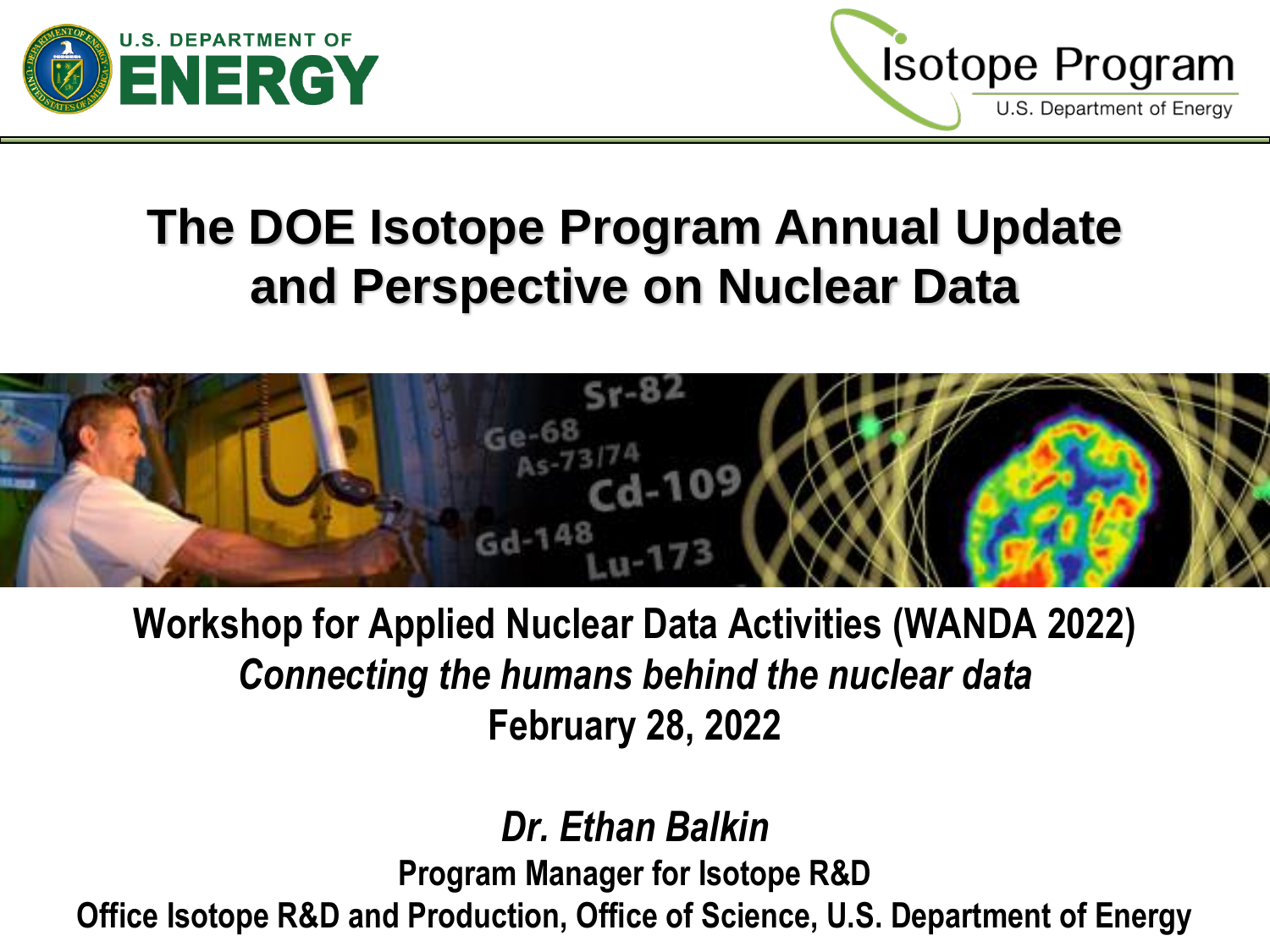

## **DOE Isotope Program & Nuclear Data**





Produce and/or distribute radioactive and stable isotopes that are in short supply; includes byproducts, surplus materials and related isotope services

**DOE IP is both a producer and consumer of nuclear data.**



Maintain the infrastructure required to produce and supply priority isotope products and related service



Conduct R&D on new and improved isotope production and processing techniques which can make available priority isotopes for research and **Application.** Develop workforce.

**Briefly:**

- **1) We produce isotopes in short supply**
- **2) We develop novel, cutting edge, approaches to isotope production (often the only producer globally)**
- **3) As the facilities we utilize are upgraded or newly commissioned (FRIB), we need to be able to optimize production**
- **4) This means we need a lot of new and updated nuclear data**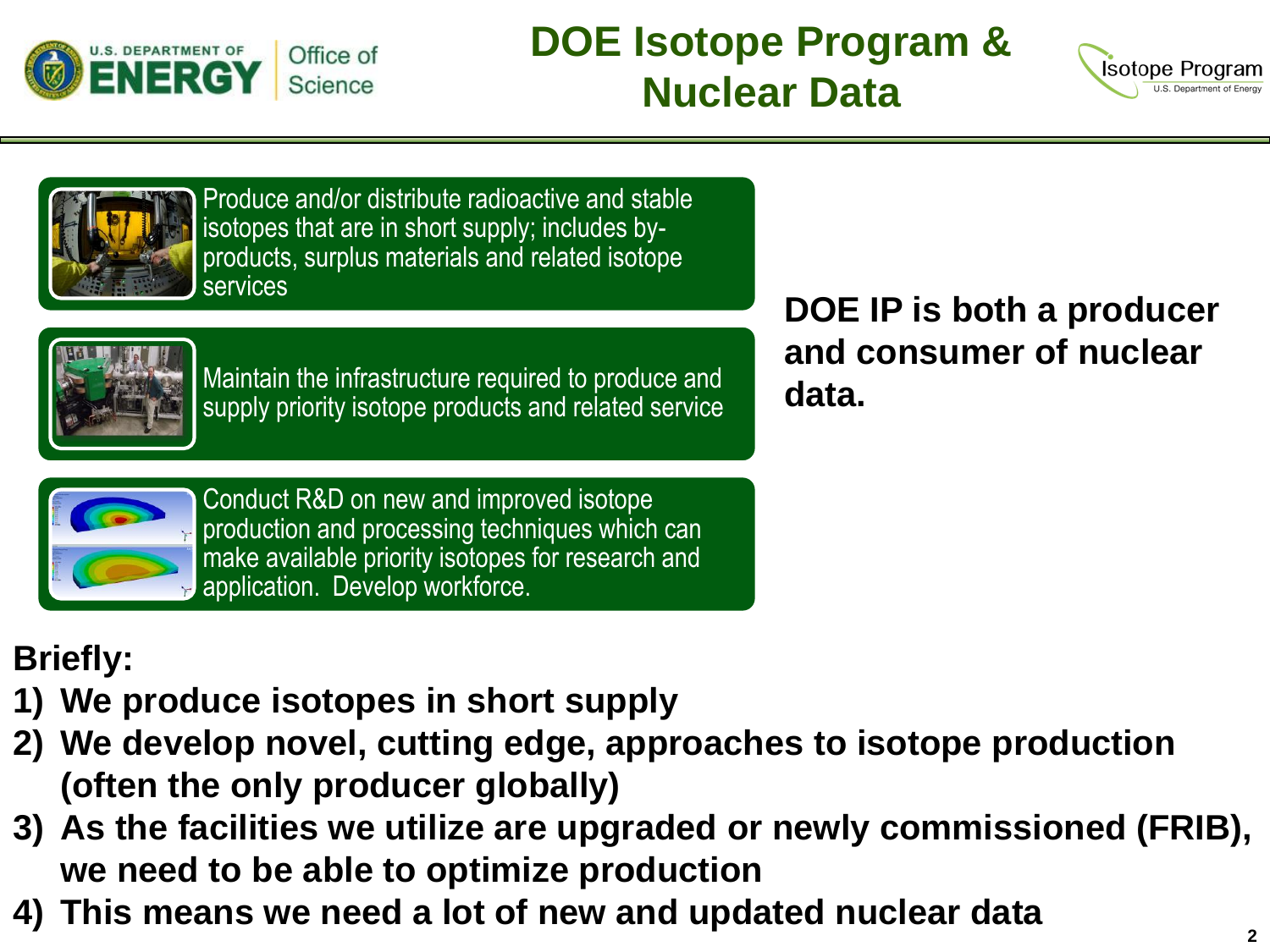

## **Programmatic Needs**



- **Cross sections for reactor production**
	- ➢**Effective cross sections**
	- ➢**Excitation functions**
- **Energy resolved cross sections for accelerator production with**
	- ➢**High energy protons**
	- ➢**High energy neutrons**
	- ➢**Photons**

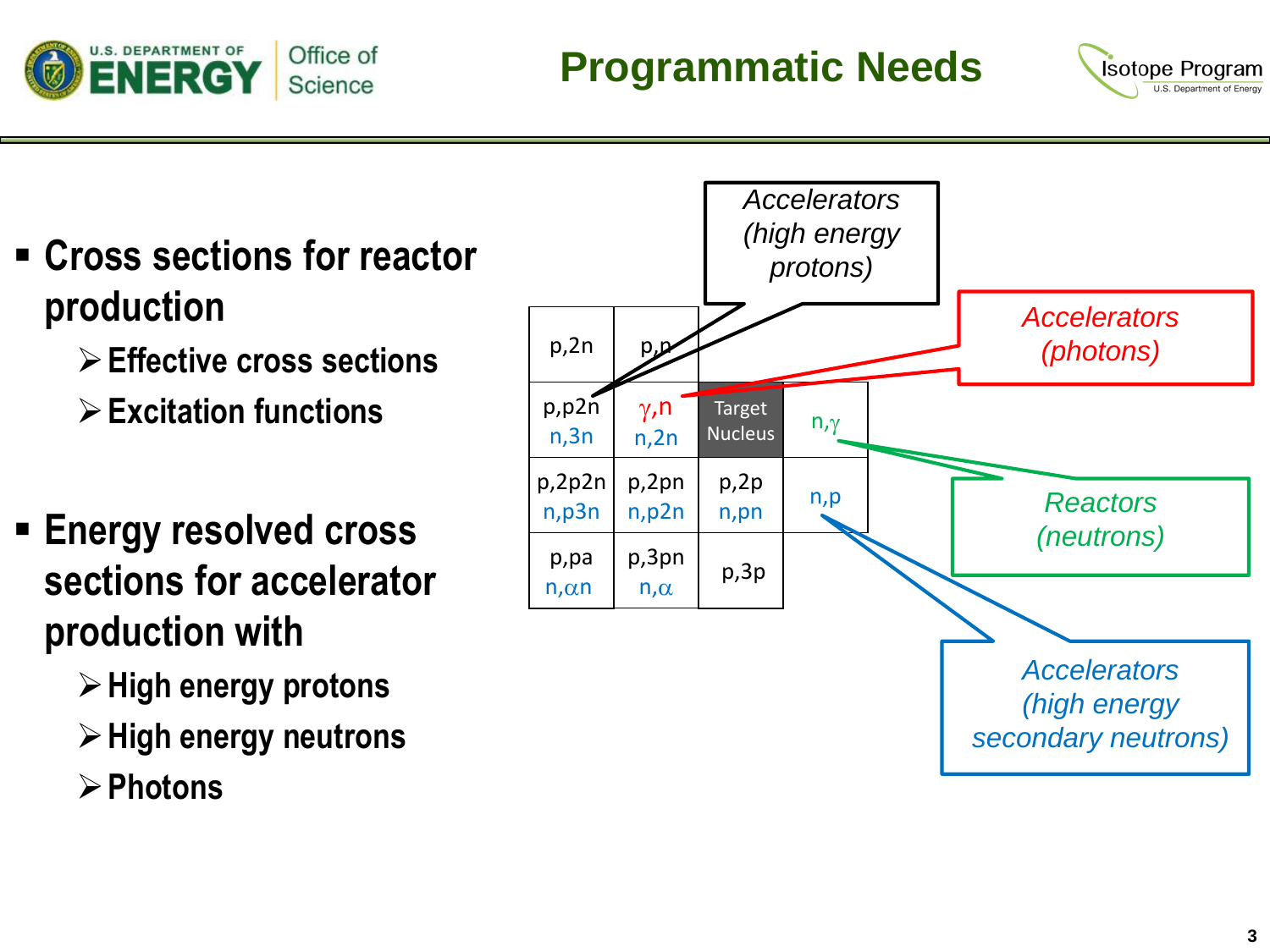

- **Expanding measurement capability to multiple facilities to better cover proton energy ranges up to 200 MeV**
	- ➢**Berkeley (<60 MeV) - includes Faraday cup style chamber for monitor reaction measurements**
	- ➢**LANL – IPF (40-100 MeV) – includes new low beam current measurement capability for monitor reaction measurements (100 nA with 1% accuracy)**

➢**BNL – BLIP (100-200 MeV**)

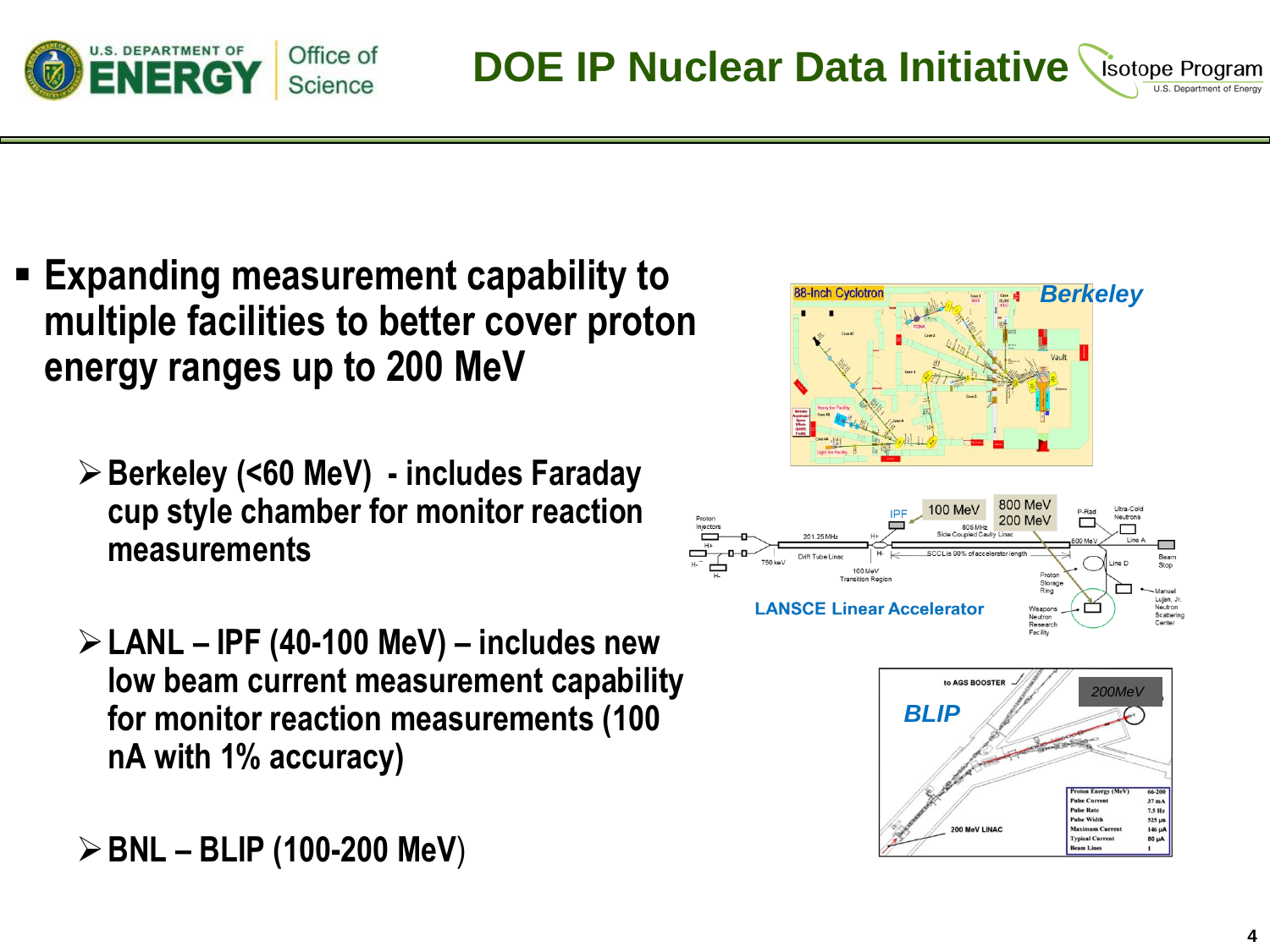



#### ▪ **High Energy Protons**

- ➢ **Th+p for production of therapy isotopes <sup>225</sup>Ac, <sup>227</sup>Th and <sup>223</sup>Ra**
- ➢ **natSb,<sup>121</sup>Sb+p for production of <sup>119</sup>Te/<sup>119</sup>Sb, a promising Auger e-emitter for therapy**
- ➢ **La+p for production of <sup>134</sup>Ce/<sup>134</sup>La (PET analogues for <sup>225</sup>Ac and <sup>227</sup>Th)**
- ➢ **Fe+p, Cu+p for production 52gMn, <sup>54</sup>Mn, <sup>48</sup>Cr, <sup>55</sup>Co, 58mCo, <sup>57</sup>Ni**
- ➢ **Nb+p for <sup>93</sup>Nb(p,4n)<sup>90</sup>Mo as monitor reaction**
- ➢ **As+p for production of <sup>72</sup>Se – generator for <sup>72</sup>As (PET imaging isotope of the <sup>72</sup>As/ <sup>77</sup>As theranostic pair)**

### ▪ **High Energy Neutrons**

➢ **Production of 193mPt, <sup>64</sup>Cu/<sup>67</sup>Cu, <sup>47</sup>Sc, <sup>77</sup>As via (n,p)**

▪ **Photonuclear**

➢ **<sup>48</sup>Ti(γ,p)<sup>47</sup>Sc, <sup>196</sup>Pt(γ,n)195mPt**

- **Low energies**
	- ➢ **<sup>232</sup>Th(p,x) <sup>229</sup>Th for production of <sup>229</sup>Th/ <sup>225</sup>Ac**
	- ➢ **<sup>238</sup>U(p,xn) and <sup>235</sup>U(d,xn) 235-237Np for Production of 236gNp**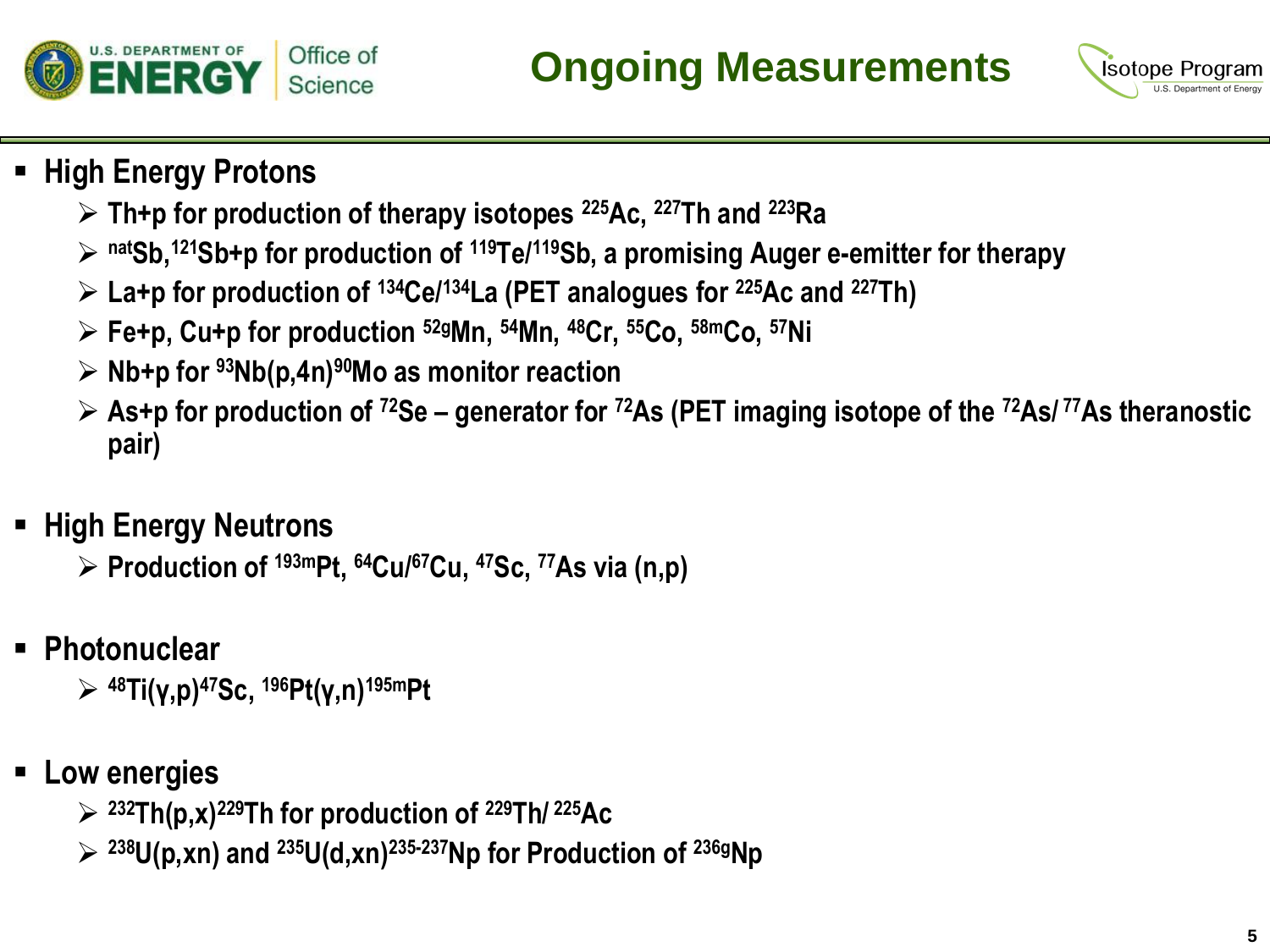

**Charged particle Evaluated Nuclear Data File (ChENDF)**



- **At best charged particle data is old**
- **Many times it is non-existent** 
	- ➢**DOE IP's existing investment is the first step to addressing IP related needs**
	- ➢**Charged particle Evaluated Nuclear Data File or ChENDF is the ultimate goal**
		- **Evaluated Reliable Resource**
		- **Underpinned by predictive codes**
	- ➢**Did not solicit proposals for ChENDF in FY21 NDIAWG FOA**
	- ➢**As of today, still not ready**
		- **Developing a Programmatic posture related to AI/ML**
			- o **Will directly inform how this takes shape**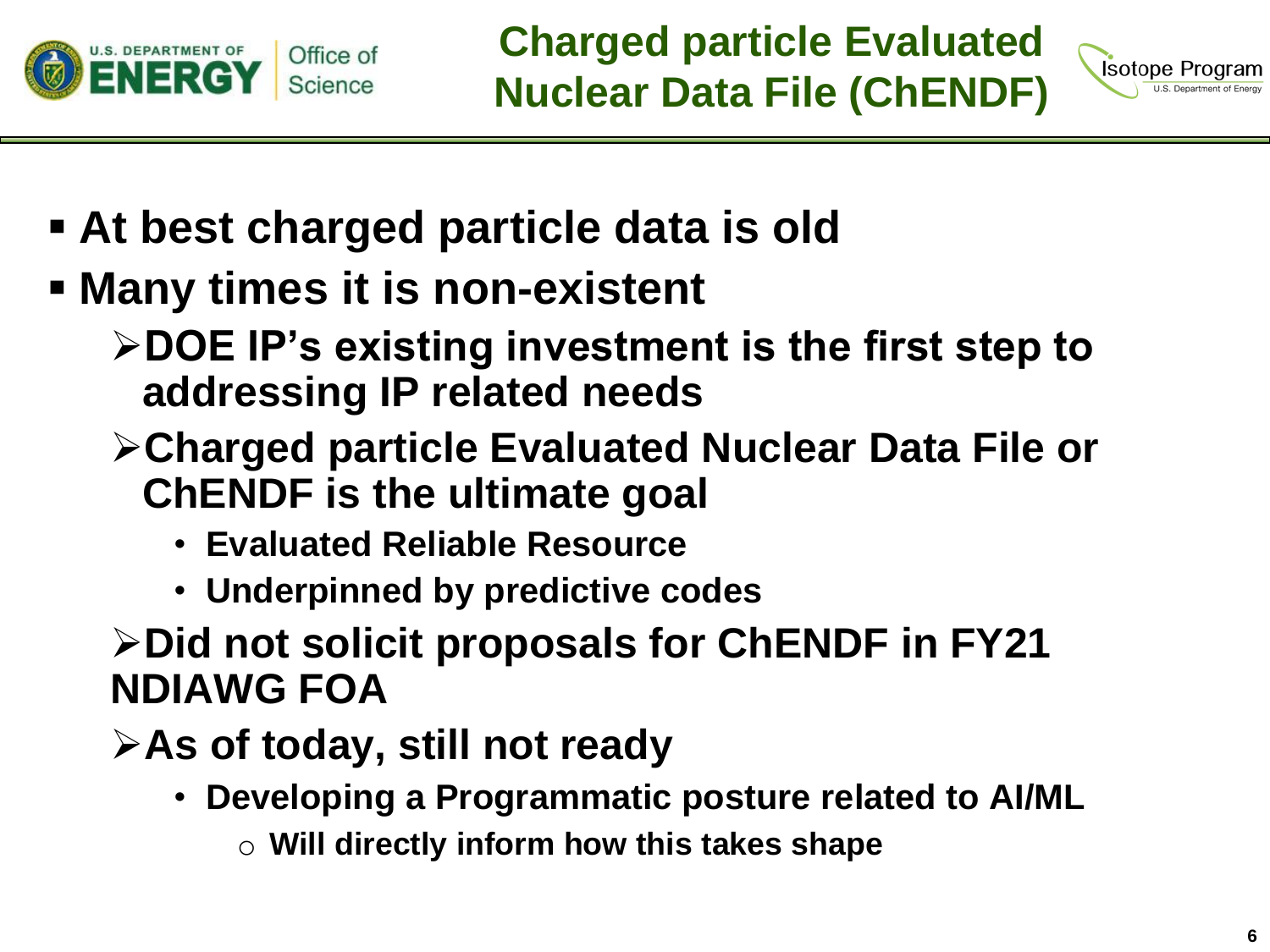

**Cross-Cutting Needs & Funding Challenges**



- **The need for reliable evaluated nuclear data continues across all user communities**
	- ➢**Charged particle induced reactions**
	- ➢**Neutron induced reactions for isotope production**
	- ➢**Phototransmutation**
- **Budget challenges began to present themselves in FY21 and have remained present in FY22**
	- ➢**Number of submissions**
	- ➢**High-quality science**
	- ➢**Reviewers feeling strain of the past 2-years**
		- ➢**If you know of any promising early career scientists let me know**
- **No intention to participate in or put the community through "work-making" exercises**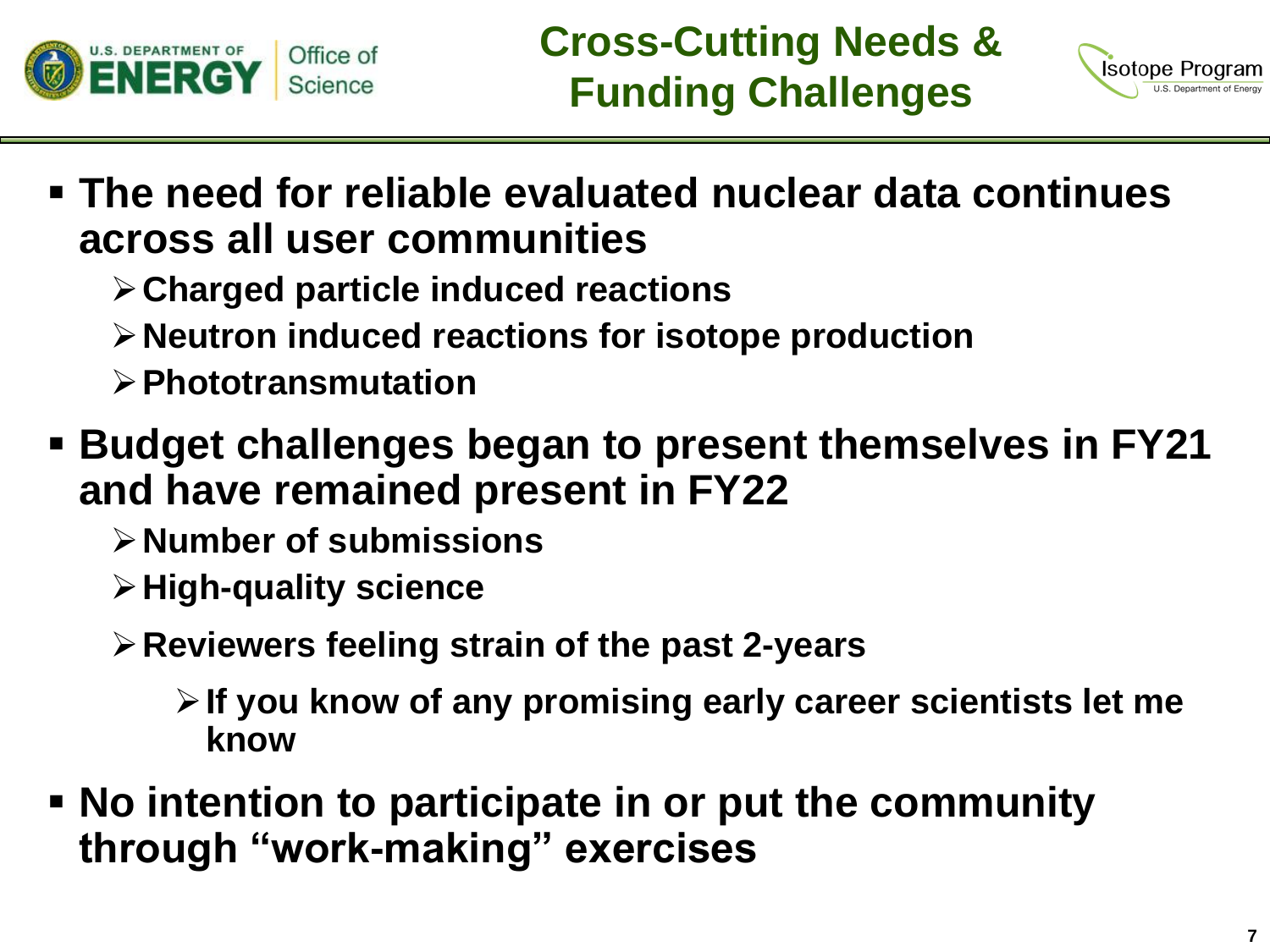

▪ **DOE IP has, and will continue to have, significant nuclear data needs requiring investment from it's R&D portfolio (magnitude is subject to budget fluctuations).**

### ▪ **Not Walking Away from NDIAWG FOA**

- ➢ **Still finalizing an approach**
- ➢ **More of a focused call on specific topics when released**
- ➢ **Likely to utilize Letters-of-Intent for early down-selection**
- **Our R&D investments have a direct impact on the products and services that we are able to provide.**
- While nuclear data R&D investments may fluctuate, pathways exist **for programs to partner with us to accelerate and/or add scope to our ongoing activities.**
- Please ensure that you continue to feed your isotope needs up to **your Federal Program Managers to ensure that all input is accurately compiled into our rolling 5-year production plans.**

Isotope Program